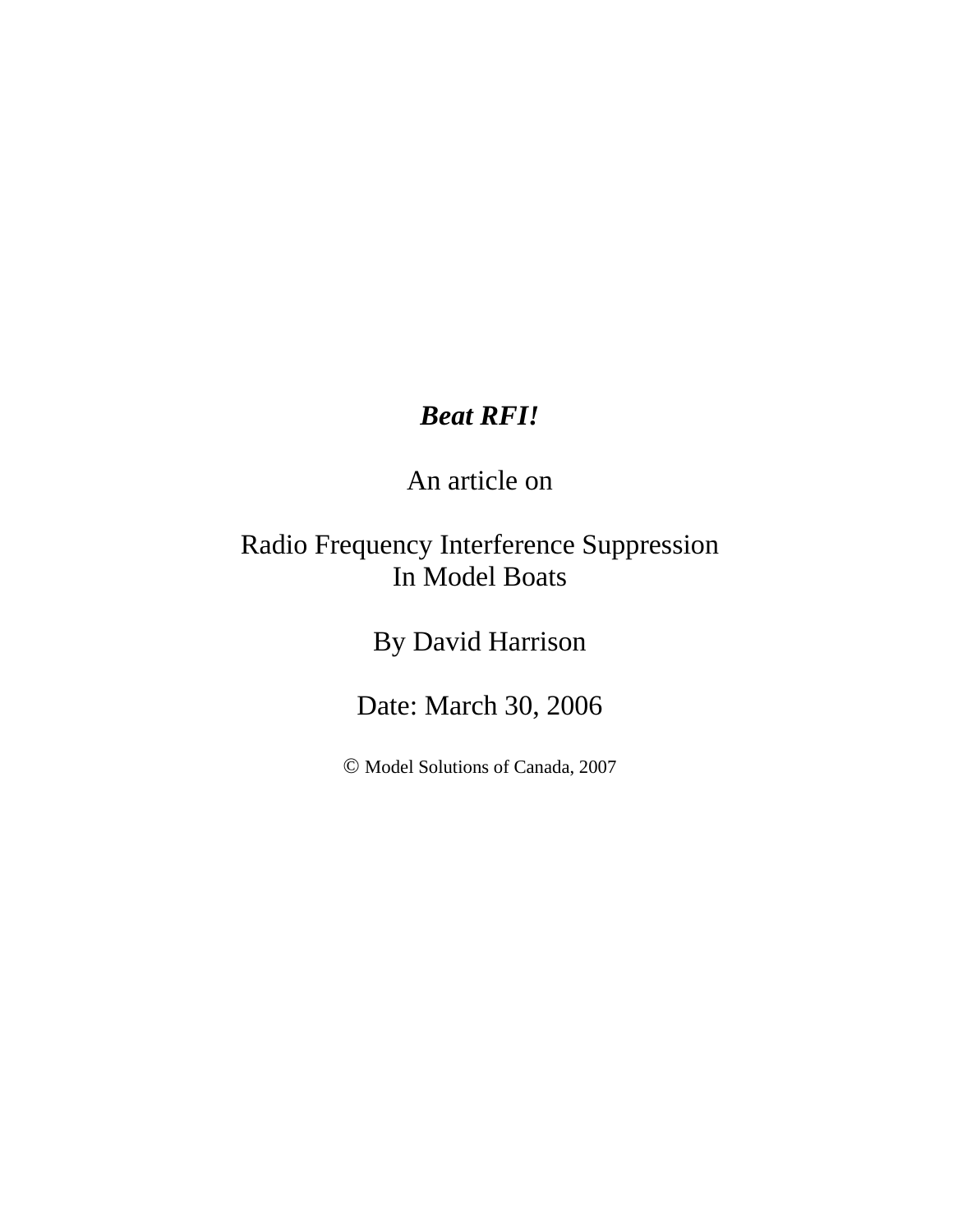## *Beat RFI!*

Ever lose control of a fast electric boat for no apparent reason? Got intermittent control or just plain poor radio range? Then this article is for you.

David Harrison, of the Rideau Nautical Modellers, Ottawa, Canada, tells us about Radio Frequency Interference (RFI), where it comes from, and how we can minimize it to get the most out of our radios. This sometimes "black art" is explained in an easy to understand way.

In fast electric boats, the largest source of RFI is the main electric propulsion motor(s). Other less important sources are the ESC microcontroller and the movement of metal surfaces (especially different metals) across each other at high speed. Methods to reduce RFI must attack both the sources, and their propagation.

## *Motor Generated RFI*

Brushed electric motors used for model boats and submarines are notorious generators of RFI. Brushless motors do not suffer from the same sources, although brushless ESC's are complex digital electronic devices and, as such, can also generate RFI if not well separated from the receiver antenna.

Brushed motors generate RFI by two mechanisms. When the commutator switches current to the armature windings, sharp current spikes in the supply wires are created, and also the commutator arcing radiates RFI directly through the air. The current spikes, being of very short duration, contain many high frequency energy signals that can extend into the hundreds of MHz.

The current spikes can find their way back into your radio by two mechanisms.

- The current spikes will cause voltage spikes at the battery, and at any point along the length of the wire due to the resistance of the wire. These voltage spikes can find their way directly back into the radio by the receiver supply wires.
- The supply wires themselves will act as antennas radiating RFI back to the receiver through the air.

## *Reducing RFI in* **the** *motor wires*

## *Suppression Capacitors*

Suppression capacitors on brushed motors are a **MUST**. Solder a 0.1µF capacitor across the motor terminals and a 0.1µF capacitor from each motor terminal to the motor can. The motor can will probably not heat up well enough with a regular soldering iron to take the solder well, so some other means of attaching the capacitor wires must be found, e.g. a hose clamp. The capacitors create a low impedance (i.e. AC "resistance") to the high frequency RF signals, but no DC resistance. Do not use capacitors much larger than  $0.1\mu$ F since their charging and discharging currents put an extra load on the ESC. Be sure to use good high frequency capacitors such as ceramic. Never use electrolytic or tantalum capacitors as these do not have good high frequency characteristics and they are polarised (they have + and – leads and can only be connected one way round).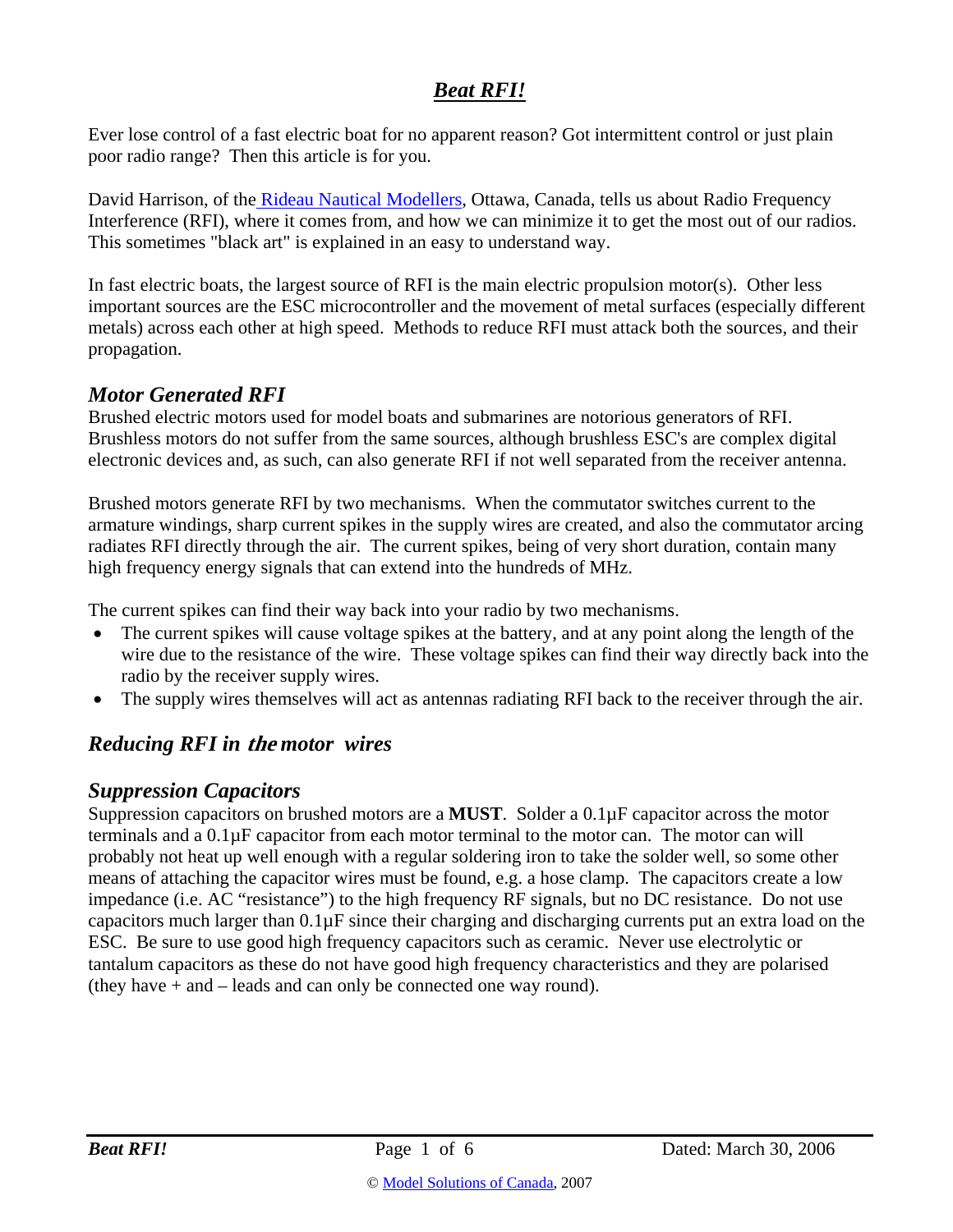Quite often these capacitors are installed by modelers, but they overlook some important factors.

- Keep the capacitor leads as short as possible. If you have to compromise between short motor can side versus brush connector side, always keep the brush connector side as short as possible.
- Always ground the motor cans by connecting them to your propeller shaft stuffing box. If they are not connected to anything other than the suppression capacitors, they will act as big fat antennas radiating the RFI coupled into them by the capacitors! Exactly the opposite of what you want! Also ground the negative battery supply lead so that you have ONE 0V or ground reference point.

Make sure the propeller end of the stuffing box has a small area without paint to make contact with the pond water. Although the pond is not a great electrical conductor, it does act as a weak ground plane, dissipating the motor can RFI signals to ground.

- When making the negative battery or ground connections, keep the wires as short as possible otherwise they may act as antennas themselves. Try to have **ONE** central grounding point that all the ground wires and the -ve battery lead go to. This can be the stuffing box clamp, or a central point in a power distribution terminal block.
- It is advisable to use axial leaded capacitors (with the leads coming out on the axis of the body) instead of radial leaded ones. Radial leaded capacitors generally need their leads bent very close to their body, increasing stress at that point which can lead to premature failure.

## *Ferrite Beads*

Ferrite beads on the motor wires also help to reduce RFI. Ferrite is a non-metallic iron based compound that greatly increases the magnetism around it. The effect of placing them on the supply wires is to increase their impedance, which acts as a "choke" to the RFI signals in the wire. Both supply wires should go through one bead *as close to the motor as possible*. If the beads are large enough, it is even better to wind both supply leads through and around the bead once to make a kind of elementary transformer. If you do this, the current spikes in one wire will cancel out the current spikes in the other wire, since the current will be going in the opposite direction.

Ferrite beads are often hard to find, especially in sizes large enough to accommodate the heavy wire gauges necessary for fast electric motors. Electronic surplus store are usually the best source for these. They are very cheap – about a buck each. The large bulges in computer monitor cables near the monitor end also contain ferrite beads so if you have a useless monitor, cut the cable open and see what you find.

## *Transient Voltage Suppressors*

Transient voltage suppressors (also known as transorbs) are like two series back to back zener diodes. They are bi-directional and will clamp voltage transients to their rated voltage, e.g. 15V. They can be very effective in reducing RFI by connecting them across the motor terminals (again with very short leads) in addition to the capacitors. They are available in a variety of voltage and power ratings. The voltage rating should be chosen to be just a little above your maximum possible battery voltage (taking into account possible overcharging). Thus for a 12V gel battery which can get up to about 14V when fully charged, a 15V rating is appropriate. If you are running 7.2V batteries, a rating of 9V is OK and for a 6V system use 7.5V.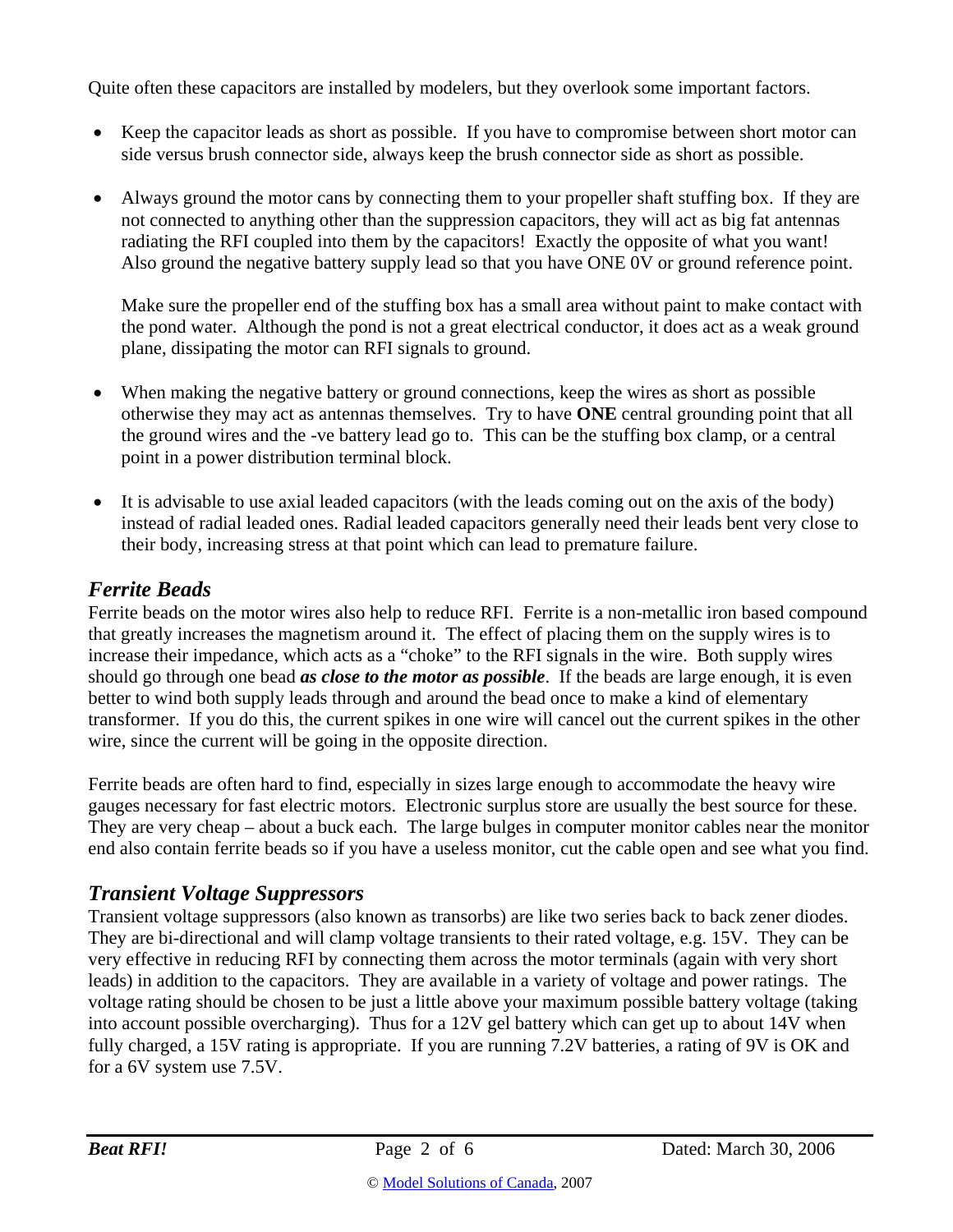#### *Shared Ground and Power Wiring*

Shared ground and power wiring is when two or more connections are made to the battery terminals at different locations along the supply wires. Also a conducting loop can easily be formed if there are multiple return paths in the wiring. If any part of the shared wire or loop carries high motor currents, the resistance of the wire can create small spiky voltage drops. If that same wire is shared by your radio, then the radio supply voltage becomes spiky as well. Ideally, all connections to the battery should be made in a "star" configuration so that wires are not shared between motors and electronics. In practice this is difficult to achieve, especially when the typical BEC (Battery Eliminator Circuit) in the speed controller is used to supply the receiver power.

#### *Example Photos*

**Photo 1 – Motor connections - capacitors, ferrite bead and transient suppressor (just below the motor end bearing).** 



© Model Solutions of Canada, 2007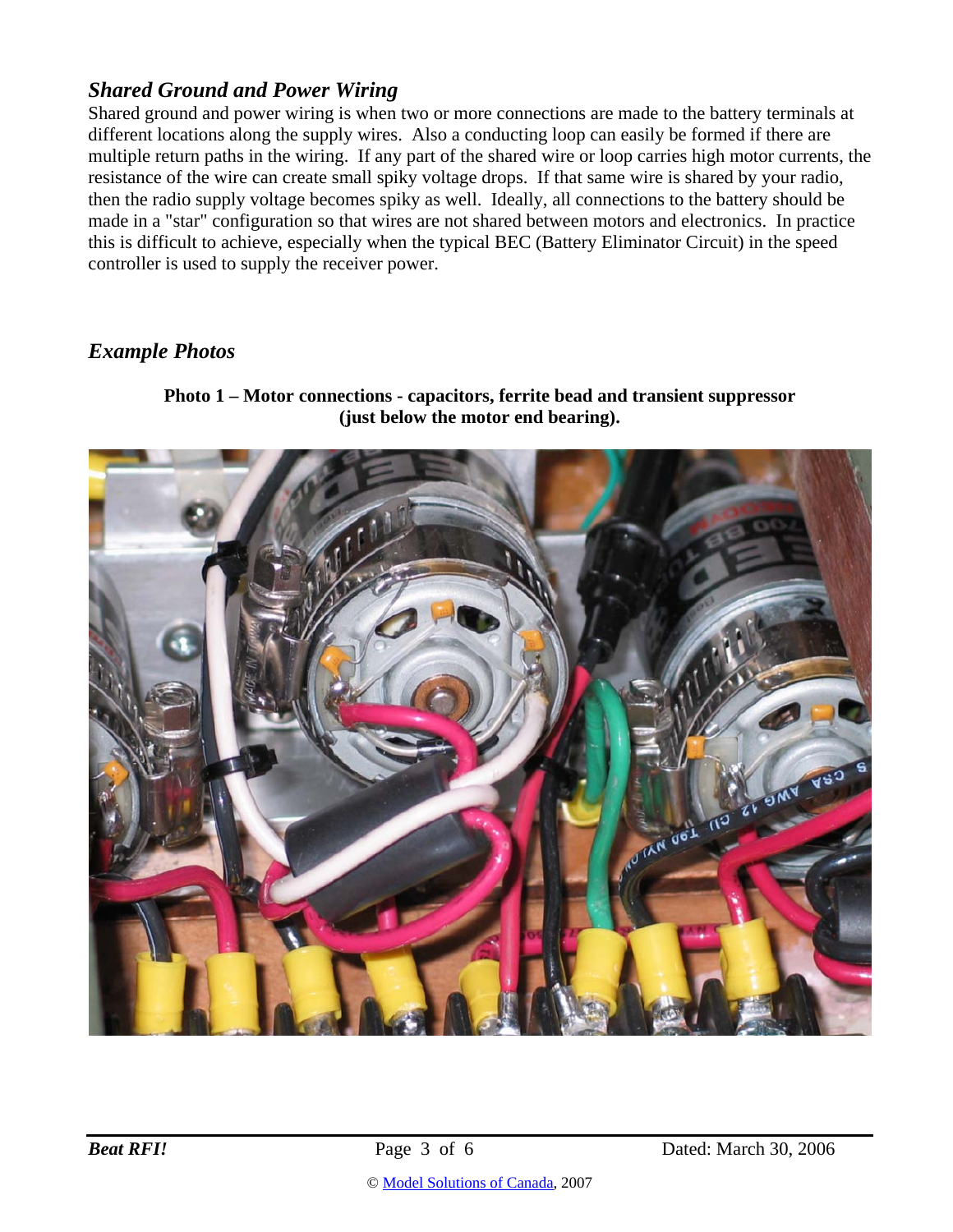

**Photo 2 – Ground connections - aluminum receiver box and ground wires.** 

## *Reducing the effects of radiated RFI*

Radiated RFI can be reduced by keeping all possible radiating antennas, i.e. motor supply leads, ground leads, as short as possible. This also helps to reduce the voltage loss due to wire resistance.

The other obvious method is to keep the sensitive electronics (receiver, servos, speed controllers) as far away from the motors and their supply leads as possible. Obviously, in the case of the ESCs, these cannot be kept too far away, otherwise the supply leads will act as longer antennas. Generally keep the ESCs away from the receiver (in the opposite direction away from the motors).

I choose to mount my receiver in a grounded aluminum box to reduce RFI radiating directly into the receiver.

Also keep the receiver antenna wire as far away as possible from the motors, their wires and the ESCs. If your motors are heavy duty types, then the majority of the antenna wire should be vertical to get a better signal/noise ratio. This may present a problem in some scale models, but you can use a mast, a scale antenna, crane jib etc. Preferably, the receiver antenna wire should never be cut, but if you have to, to disguise it, then make sure the remaining conductor is exactly the same length as the piece of wire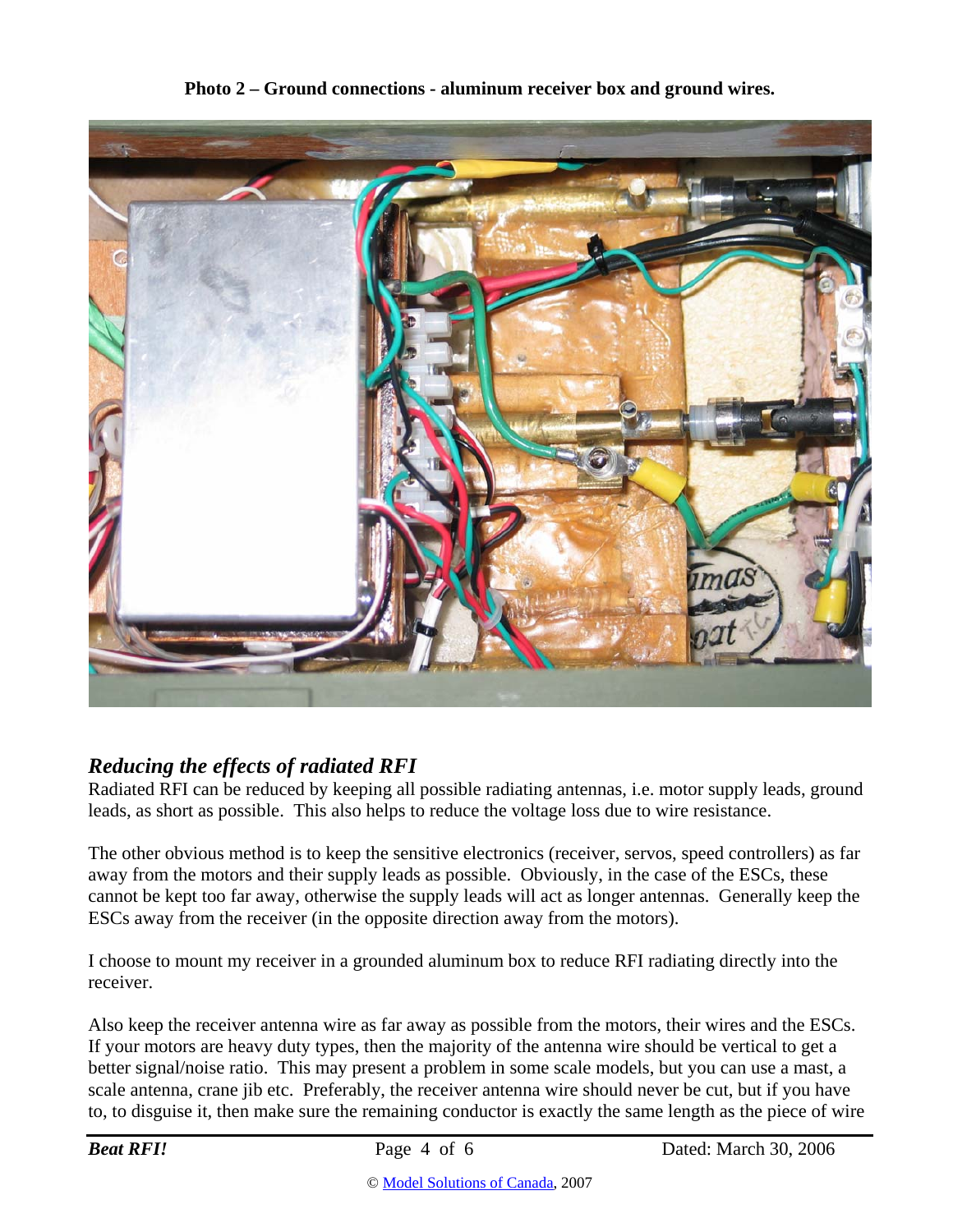cut off.

*Never* coil or fold the antenna wire on itself. Also a longer antenna wire is just as bad as a shorter one – the length has been adjusted carefully at the factory to match the radio frequency it was designed for.

#### *Model Submarines*

RFI reduction obviously pertains to model submarines even more so, since space is usually very limited and the effects of loss of control can be much more dramatic!. Thus submariners should pay particular attention to all the above techniques for RFI reduction.

#### *Mounting Electronics*

All model electronics should be mounted with a degree of vibration isolation. Model boats, especially fast ones, have a considerable amount of mechanical vibration inside the hull. Over a long period of time, this vibration can weaken soft soldered joints, making them unreliable and even open circuit.

Mount your receiver in a bed of rubber or polyurethane foam inside your receiver box. Always use the rubber grommets or pads supplied with your servos for their mounting and keep the servo bodies from touching adjacent surfaces. For receiver box and ESC mounting I use self adhesive Velcro. This may sound crude, but it provides a bit of vibration isolation and usually the adhesive on the Velcro strips is quite aggressive, providing a strong attachment.

#### *Sources of parts.*

Ferrite beads and Transient voltage suppressors can be purchased from Model Solutions of Canada (www.modelsolutions.ca).